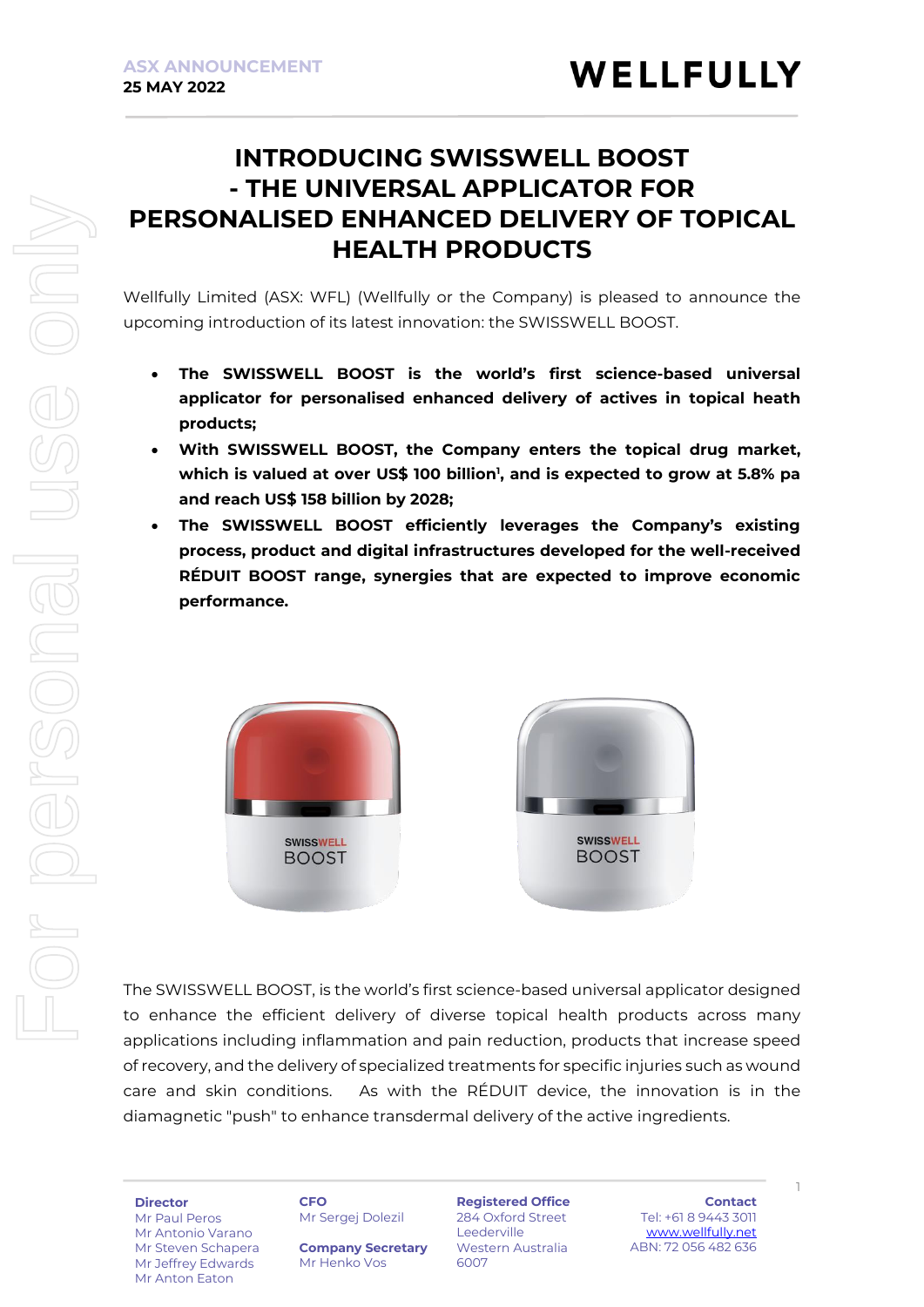Over the past 20 years Wellfully's innovation centre in Perth has studied and developed a rich library of waveforms, each specifically designed to enhance the delivery of active ingredients found across various topical health products. These will now be easily accessible to consumers around the globe with the SWISSWELL BOOST universal applicator.

Following the extraordinary reception and early success of RÉDUIT BOOST, that already boasts prominent industry recognition such as Cosmoprof Worldwide Bologna 2022 Award, as well as outstanding interest from both press and premium retailers, the Company is now poised to continue its rapid pace of innovation, and announce the upcoming arrival of its heath applications equivalent, the SWISSWELL BOOST.

With the SWISSWELL BOOST, the Company is tapping into the US\$ 100+ billion market of topical drug delivery, expected to grow at a CAGR of 5.8% to reach US\$ 158 billion in 2028. This effectively increases the total addressable market by more than 20%, from around US\$ 500 billion to US\$ 600 billion.

The SWISSWELL BOOST is also expected to have a positive impact on the Company's short to mid-term financial results, as it successfully leverages the existing industrial and supply-chain infrastructure developed over the last 2 years, as well as the existing process, product and digital platforms developed for its beauty equivalent, the RÉDUIT BOOST. These synergies should all result in an improved bottom line.

The SWISSWELL BOOST supports an expansion of the digital platform (established with the RÉDUIT app) across new health applications, thereby assisting segmentation and understanding of customer needs and habits in the health space.

<sup>1</sup> Topical Drug Delivery Market 2028 – The Brainy Insights Report, October 2021, TBI-12563;  $2$  Total market accessed of US\$ 500 billion as per market information from previous company presentations in 2021-22.

# **ABOUT WELLFULLY**

Wellfully is a fully integrated, science-based wellness company. In addition to our ownbrands, RÉDUIT and SWISSWELL, we also offer a portfolio of proprietary technologies and support partners by providing IP and expertise in magnetic array design, feasibility and efficacy, and claims testing, engineering, and production.

**Director** Mr Paul Peros Mr Antonio Varano Mr Steven Schapera Mr Jeffrey Edwards Mr Anton Eaton

**CFO**

Mr Sergej Dolezil

**Company Secretary** Mr Henko Vos

**Registered Office** 284 Oxford Street Leederville Western Australia 6007

**Contact** Tel: +61 8 9443 3011 [www.wellfully.net](http://www.wellfully.net/) ABN: 72 056 482 636

 $\overline{2}$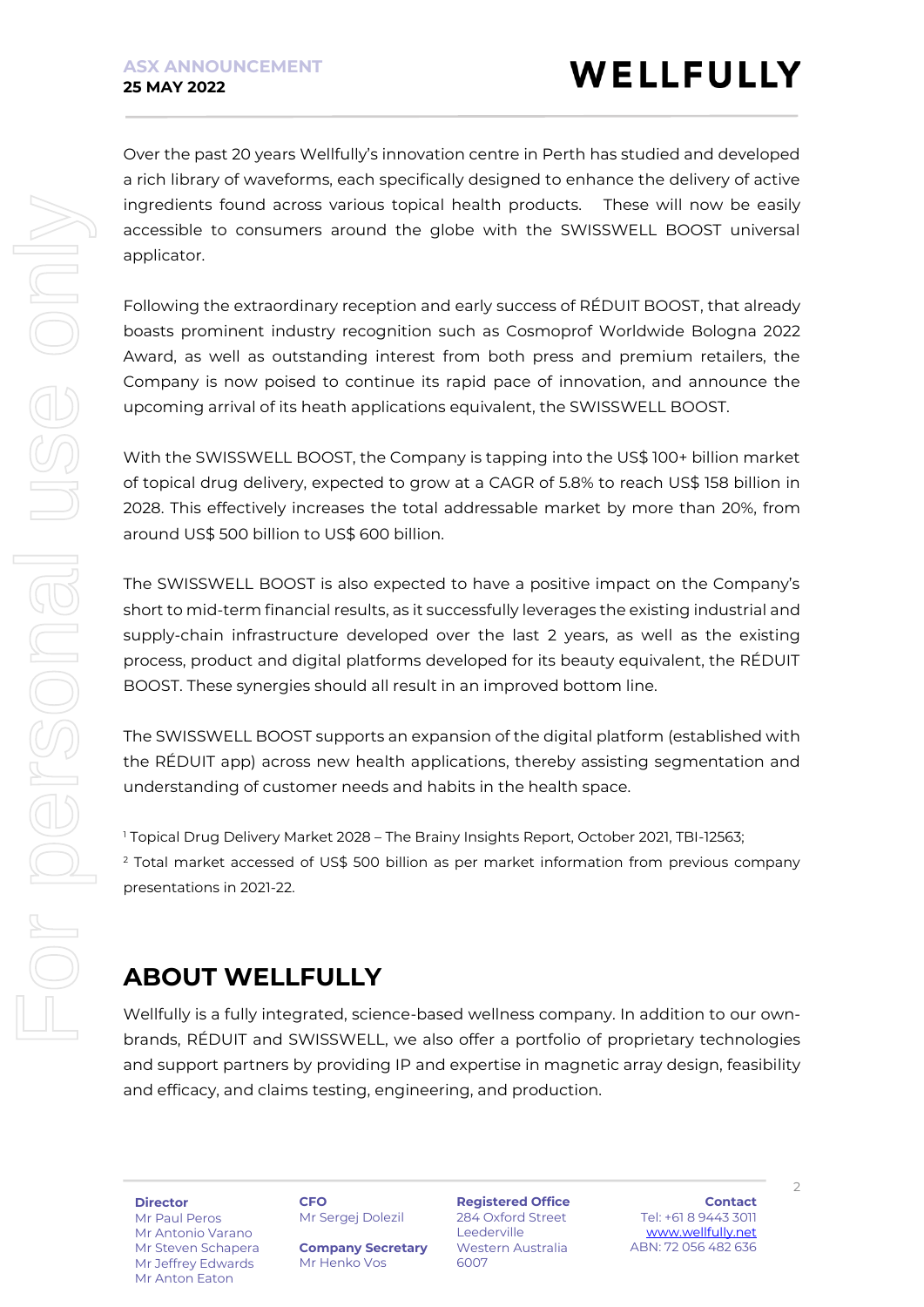## **ABOUT WELLFULLY'S TECHNOLOGIES**

Wellfully has developed a number of physical enhancement technologies based on the interactions between ingredient molecules and weak atomic forces, positioning the Company as a world leader in the science of magnetic fields as they relate to drug or active-ingredient delivery.

The first of Wellfully's magnetic technologies was the Magnetic Microarray. Complex 3-D magnetic fields, produced by low-cost microarray film, influence the movement and penetration through the skin of drugs, active ingredients, and formulations at the molecular level. This was licensed and commercialised in 2014.

The second magnetic technology, the Programmable Array technology, employs powered electromagnetic fields that can be altered to suit individual consumer's skincare needs. This was licensed for skincare applications in 2020.

The third magnetic technology uses magnetic fields to alter the wettability of a surface, substantially enhancing contact between liquid and solids. Magneto-Wetting underpins the Company's current developments in haircare, skincare, and surface hygiene, in conjunction with Wellfully's recently developed Ultrasonic Misting technology. International patents have been filed.

## **FORWARD-LOOKING STATEMENTS**

This announcement contains certain "forward-looking statements" concerning Wellfully. Where Wellfully expresses or implies an expectation or belief as to future events or results, such expectation or belief is expressed in good faith and believed to have a reasonable basis.

Forward-looking statements provided in this announcement are based on assumptions and contingencies which are subject to change without notice. Such forward-looking statements including statements regarding intentions, planned events and potential results are provided as a general guide only and should not be relied upon as an indication or guarantee of future performance.

There can be no assurance that actual outcomes will not differ materially from these forward-looking statements, and there are risks associated with Wellfully and the industry which may affect the accuracy of the forward-looking statements. Wellfully does not undertake any obligation to release publicly any revisions to any forwardlooking statements to reflect events or circumstances after the date of this

**Director**

Mr Paul Peros Mr Antonio Varano Mr Steven Schapera Mr Jeffrey Edwards Mr Anton Eaton

**CFO** Mr Sergej Dolezil

**Company Secretary** Mr Henko Vos

**Registered Office** 284 Oxford Street Leederville Western Australia 6007

**Contact** Tel: +61 8 9443 3011 [www.wellfully.net](http://www.wellfully.net/) ABN: 72 056 482 636

3